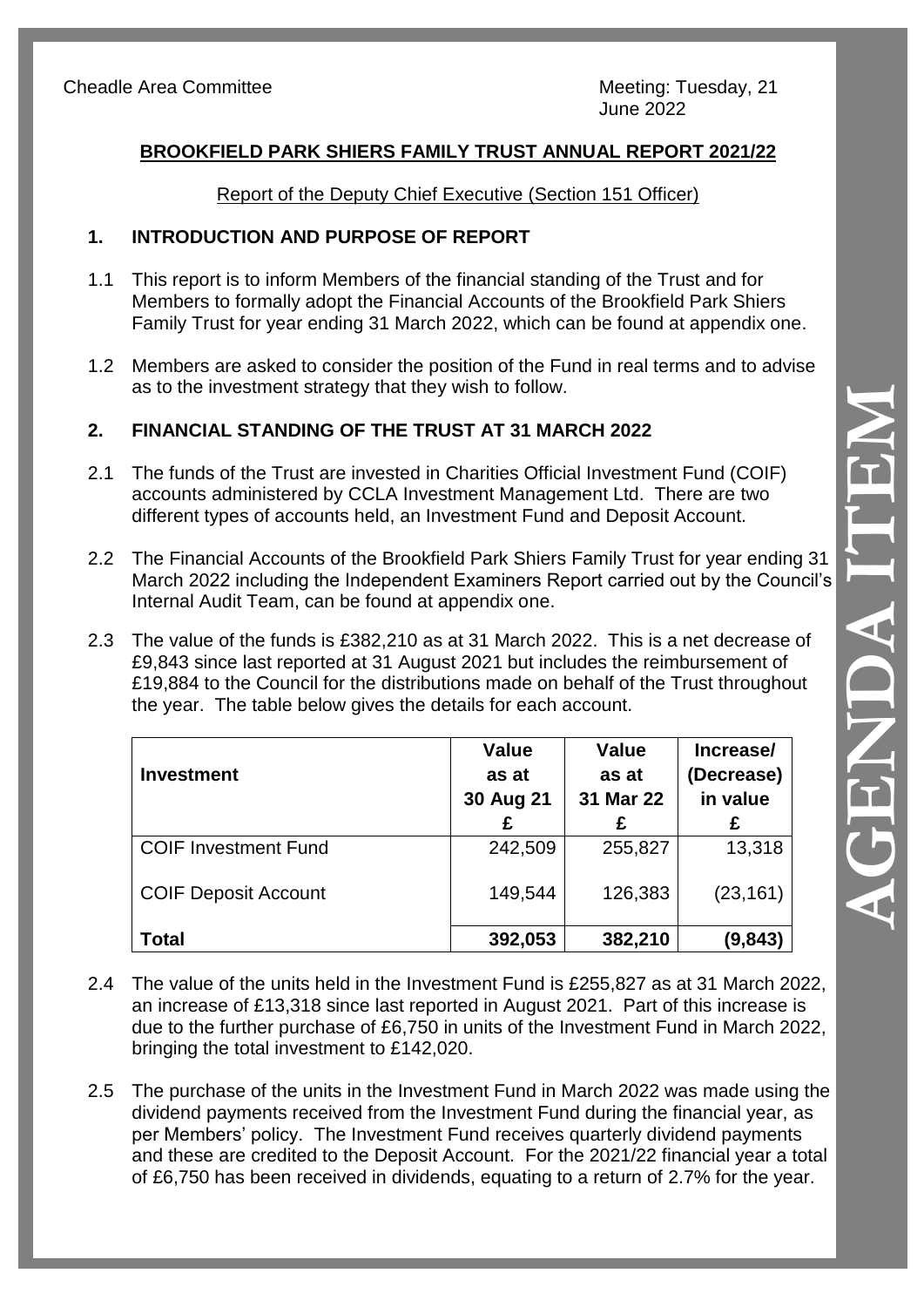2.6 Since last reported to the end of August 2021, the balance on the Deposit Account has decreased by £23,161. This is largely due to the reimbursement of £19,884 to the Council for the distributions made on behalf of the Trust throughout the year and £6,750 being used to purchase units in the Investment Fund. Offsetting these payments, were receipts of £3,416 in dividend payments from the Investment Fund and £56 interest on the Deposit Account.

### **3 FUNDS AVAILABLE TO SUPPORT VOLUNTARY ORGANISATIONS**

- 3.1 The original bequest was £191,100 and Members have a policy to maintain the value of the Trust in real terms before considering any distribution.
- 3.2 At 31 March 2022, the value of the original bequest in real terms is £309,640. The table below shows that the current value exceeds this and the surplus in real terms stands at £72,570.

|                                                                   | <b>Investment</b><br><b>Fund</b> | <b>Deposit</b><br><b>Account</b> | <b>Total</b> |
|-------------------------------------------------------------------|----------------------------------|----------------------------------|--------------|
|                                                                   | £                                | £                                | £            |
| Total value of the Trust as at 31<br><b>March 2022</b>            | 255,827                          | 126,383                          | 382,210      |
| Value required to maintain the<br>original bequest in real terms* | 208,771                          | 100,869                          | 309,640      |
| Surplus / (Deficit) in real terms                                 | 47,056                           | 25,514                           | 72,570       |

\*Based on Mar 22 CPI

- 3.3 The Area Committee has previously agreed to reserve a total of £75,000, £25,000 of which was to address the effects of loneliness amongst elderly residents and the consequential effect on their health and £50,000 to support voluntary groups for children and young people, young carers, addressing loneliness amongst children and young people, and supporting sports groups for people of all ages.
- 3.4 At the start of the 2021/22 financial year, there was £41,015 of the total funding remaining. During 2021/22, the remaining £385 of the funding provided to address the effects of loneliness amongst elderly residents and the consequential effect on their health was used. £19,499 of the funding to support voluntary groups for children and young people, young carers, addressing loneliness amongst children and young people, and supporting sports groups for people of all ages was also distributed. This leaves a balance of £21,131 to carry forward into 2022/23.
- 3.5 A meeting of the sub-committee group to consider applications for the remaining funding took place on 11 May 2022 and a further £7,000 has been agreed to be distributed.
- 3.6 As stated above, the surplus in real terms is £72,570 as at 31 March 2022 and Members have the following options available to them:-
	- resolve to make no additional distribution;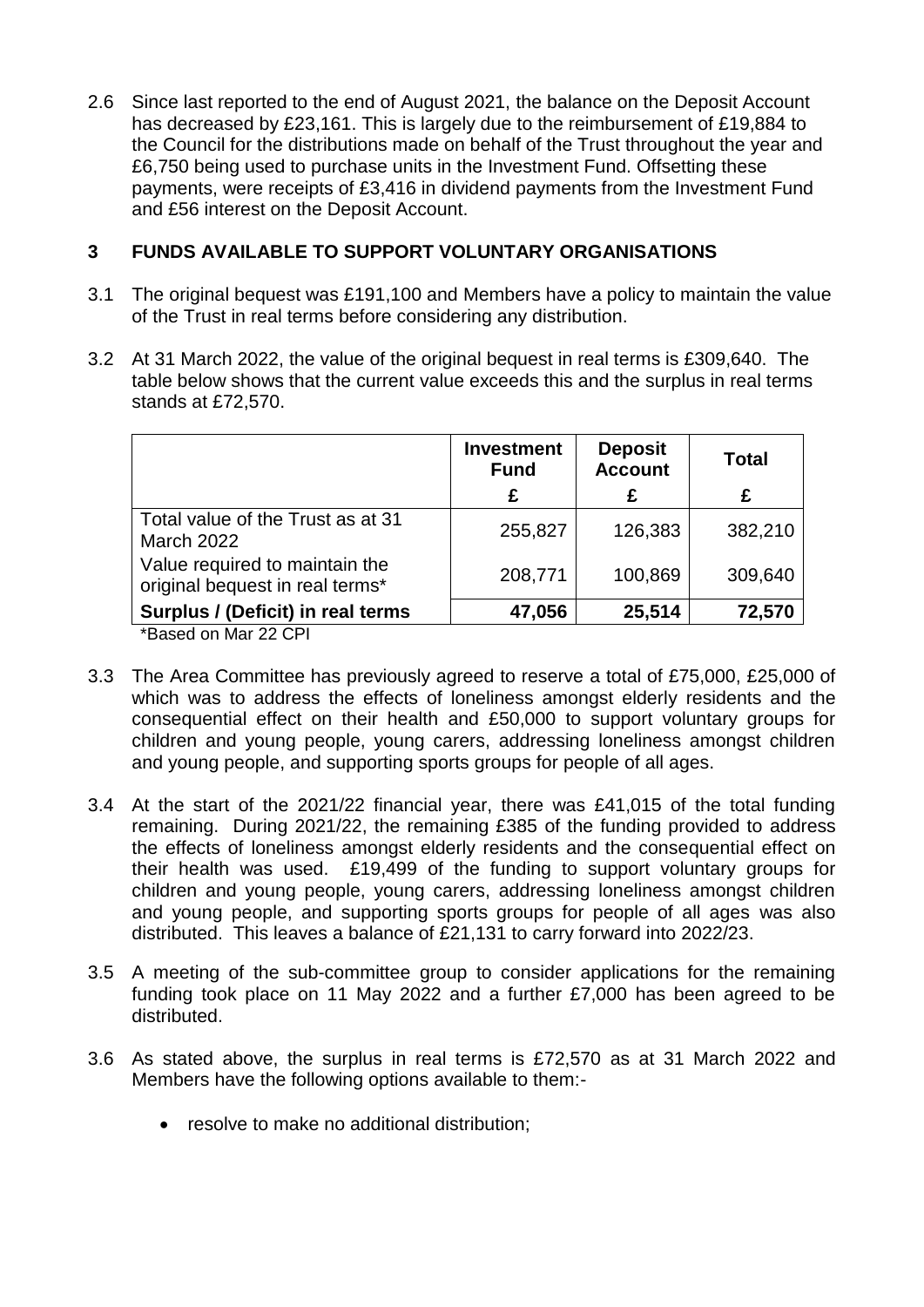- make some or all of the £51,439 surplus on the funds after the remaining earmarked distribution of £21,131 has been taken into account, available for distribution; or
- amend their policy of maintaining the value of the Trust in real terms and resolve to make a distribution in excess of the surplus on the Fund.

# **4 INVESTMENT STRATEGY**

- 4.1 In accordance with the instructions of this Committee, the Trust is currently invested in funds administered by CCLA Investment Management Ltd. The COIF Investment Fund is an equity-based fund, similar to a unit trust, and the COIF Deposit Account is a cash-based account similar to a building society account.
- 4.2 The Trust increased its investment in units in the Investment Fund to £142,020 at the end of the 2021/22 financial year. The investment has a variable net asset value, which means that the value is dependent on the value of the units.
- 4.3 The value of the Investment Fund has recovered since the downturn experienced at the onset of the COVID19 pandemic. During the 2021/22 financial year, the unit price was steadily increasing and increased from a low of £18.10 per unit to £20.76 per unit as at 31 December 2021. However, since January 2022, the value has been fluctuating and was £19.71 per unit as at 31 March 2022. The Bank of England increases in bank rate and forecast inflation figures will have contributed to the volatility in value since December 2021.
- 4.4 There is a balance between maintaining the original asset value and maximising dividend income receivable. For several years now, the Investment Fund dividend has been consistently outperforming the interest earned on the Deposit Account.
- 4.5 At the meeting of the Committee on 14 September 2021, Members reiterated their proposal that the dividends received be reinvested in the Investment Fund and requested that this be done as appropriated during each financial year.
- 4.6 Unlike the Investment Fund, the Deposit Account has a fixed net asset value, i.e. the original amount invested is maintained. The interest being earned on this account has remained low (less than 0.1%) and, although comparable to other investments currently available, it is poor in comparison to the Investment Fund. However, with the increase in Bank of England bank rate, the interest rate on this account should also start to increase during 2022/23.
- 4.7 Members are reminded that as Trustees they have ultimate responsibility for directing the affairs of the Charity and to ensure that it is solvent, well-run, and delivering the charitable outcomes for the public benefit for which it has been set up. Trustees have a duty to manage the Charity's resources responsibly, which includes taking special care when investing. If Members are looking to change their investment strategy, then they may wish to seek independent financial advice on the matter. This can be arranged but it must be noted that any costs incurred will be against the Charity funds.

### **5 CONCLUSIONS AND RECOMMENDATIONS**

5.1 Members are requested to